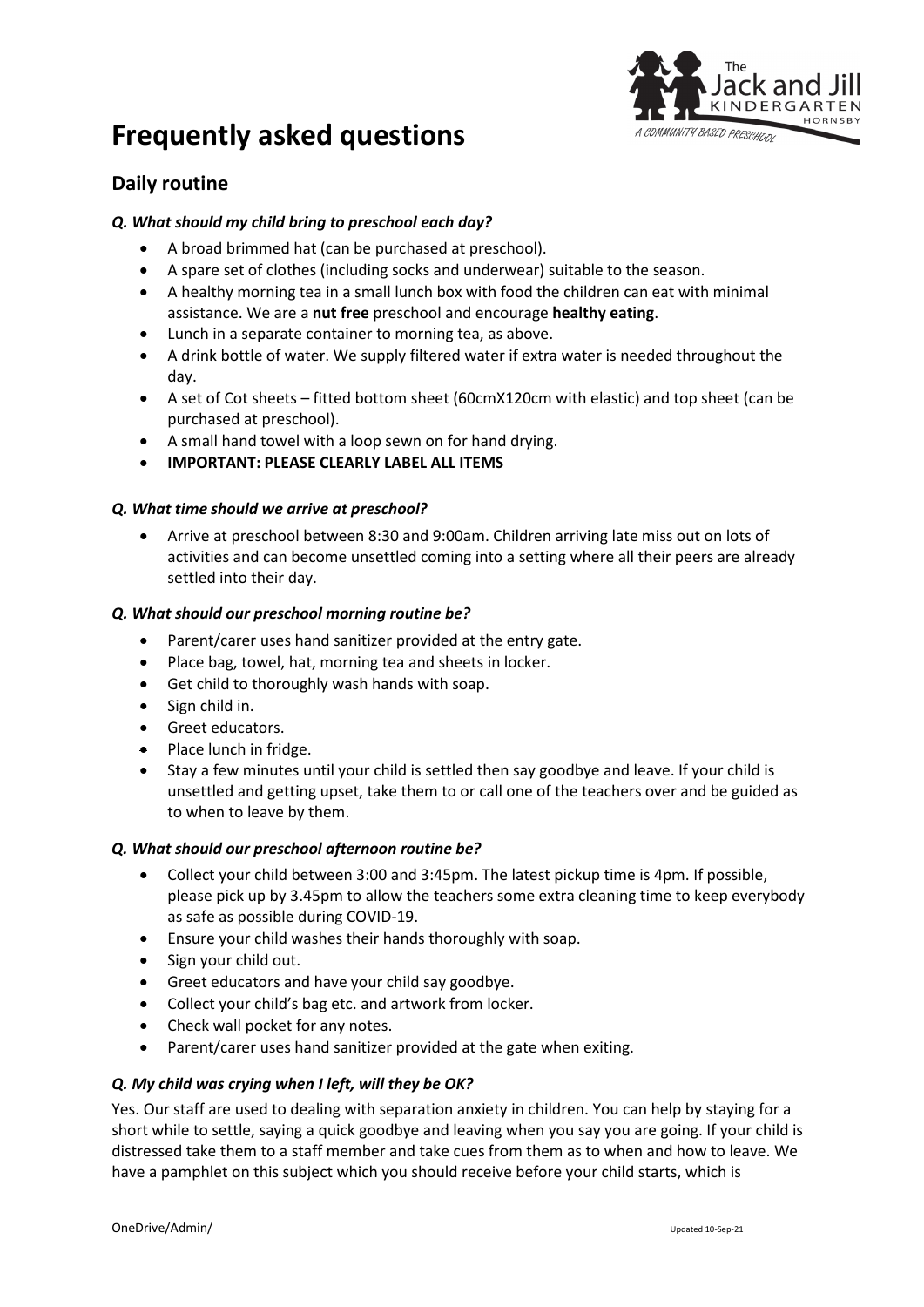recommended reading. If you would like reassurance, please feel free to call and ask how they are going later in the day.

#### *Q. Does my child have to sleep?*

We cannot and will not make a child sleep. However, as part of their preschool day children are asked to rest. They will bring sheets to put on their mat and they will be asked to lie quietly and listen to the music or story. It is beneficial to teach children the value of just "being".

#### *Q. Does my child have to be toilet trained?*

The quick answer is **YES.** (Please speak to the preschool if toileting is going to be an issue with your child, or there is a reason your child is not toilet trained. We will not discriminate against children not toilet trained, but it is our expectation that by 3, children are toilet trained).

We appreciate that children are all different and that toilet training can be time consuming and frustrating. However, each time we have to change wet pants, clothes etc it takes a staff member away from the group of children and compromises supervision and interactions with the children. We understand that accidents do happen from time to time and we deal with these in a sensitive manner.

If you have any questions about toileting or your child is not toilet trained before coming to preschool please do not hesitate to contact the Preschool so we can support you during this time.

#### *Q. What if I'm going to be late to pick up my child?*

Please allow ample time to collect you child allowing for traffic if you are some distance away. If you are unable to pick up on time please arrange for someone else to pick them up and notify the preschool of this change of routine. If this is not possible and you are going to be late, please ring the preschool and let them know your ETA. A late fee of \$50 per hour (\$12.50 charged at 15 minute intervals) will be charged for late pick up. Children remaining on the premises after 4pm puts our preschool in breach of its license conditions. For this reason, 3 late fees being accumulated may put your child's enrolment in jeopardy.

You must inform us if someone else will be collecting your child and we will ask for identification from that person if we have not met them before.

#### *Q. Do you teach the children to read?*

We believe children learn through play. In a play-based environment we will give your children the fundamentals they will need to tackle skills like reading once they go to kindergarten. They may learn some words incidentally along the way but teaching them to read is not our focus.

#### *Q. Does my child have to wear a hat outside?*

Yes. We have a "no hat no play" policy. If your child has forgotten their hat they will be asked to play in the shaded areas only. Due to hygiene reasons we cannot supply spare hats.

#### *Q. Can my child bring toys to school?*

Toys are best left at home. If your child has a special comfort toy to sleep with, we recommend it be kept in with sleeping sheets and should only come out at rest time. Please be aware we can hold no responsibility for lost "special friends"!

## **The car park and safety at the preschool**

#### *Q. My other children are at Hornsby South Public, can I leave my car here while I pick them up?*

No, we have a small car park and many families with babies and toddlers. Please park on the street and leave the car park places for those parents.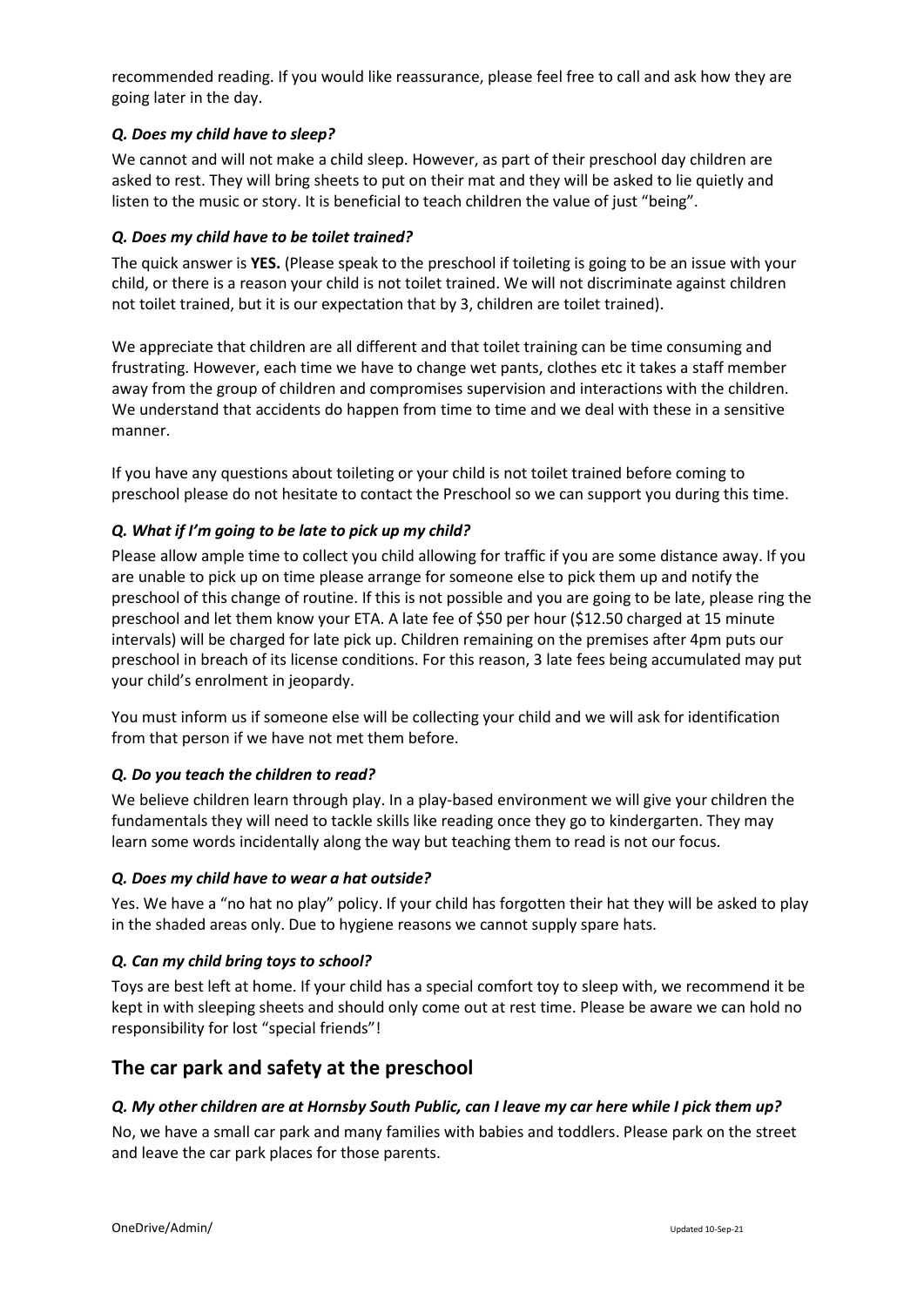## *Q. I want to have a chat to another preschool parent, can my children play in the playground while we talk?*

Usually we are not a drop and run centre and encourage relationships between families. Unfortunately, during COVID-19, we request that you drop off and pick up your child promptly and do not remain chatting in the preschool grounds.

Remember that once you sign your child out they are in your care and not the responsibility of the educators, so please supervise them. Please bear in mind our limited parking and for the consideration of others limit your drop off and pick up time to 10 minutes maximum to ensure others have a turn. Our preschool closes at 4.00pm, so we ask that families leave by this time.

### *Q. I noticed you have 2 gates, why is that?*

This is for the safety of all children.

- Do not let your children swing on the gate as it breaks the mechanism.
- As polite as it is, please do not leave the gate open for other families.
- Hold your child's hand as you enter the car park.
- Most importantly, NEVER let a child that is not yours out of the preschool. If there are a few parents leaving together just check that the children leaving are with a carer.

## *Q. I'm not going to be long, can I leave my other children in the car?*

No, this is not safe.

## **Food**

## *Q. My child does not eat/drink enough will you make them eat/drink for me?*

We ask children to drink water at morning tea and lunchtime and water is available throughout the day. We encourage children to sit and eat with their peers and we expect them to eat independently.

We will not force feed any child. Please speak to your teacher if you have any concerns.

### *Q. Can you heat up my child's lunch?*

No. We cannot test the temperature and therefore the safety of microwave heated food.

### *Q. What if I don't want my child's lunch to be put in the fridge?*

Please ask your teacher or at the Office for a refrigeration exemption form. Once this is filled out your child's lunch may be left in their locker.

## **Leave**

### *Q. What if I want to take my child out of the preschool permanently?*

Two weeks written notice must be given otherwise your Enrolment Deposit is forfeited. In Term 4 full fees must be paid at the discretion of the Nominated Supervisor as it is difficult to replace children late in the year.

### *Q. What if we are going on an extended holiday?*

Full fees must be paid during this time.

## **Medical and Illness**

### *Q. What if my child is sick?*

If your child is not well please do not send them to preschool. It affects your child, other children and staff. **If your child will not be attending for the day please call or email the preschool that morning to let us know.**

OneDrive/Admin/ Updated 10-Sep-21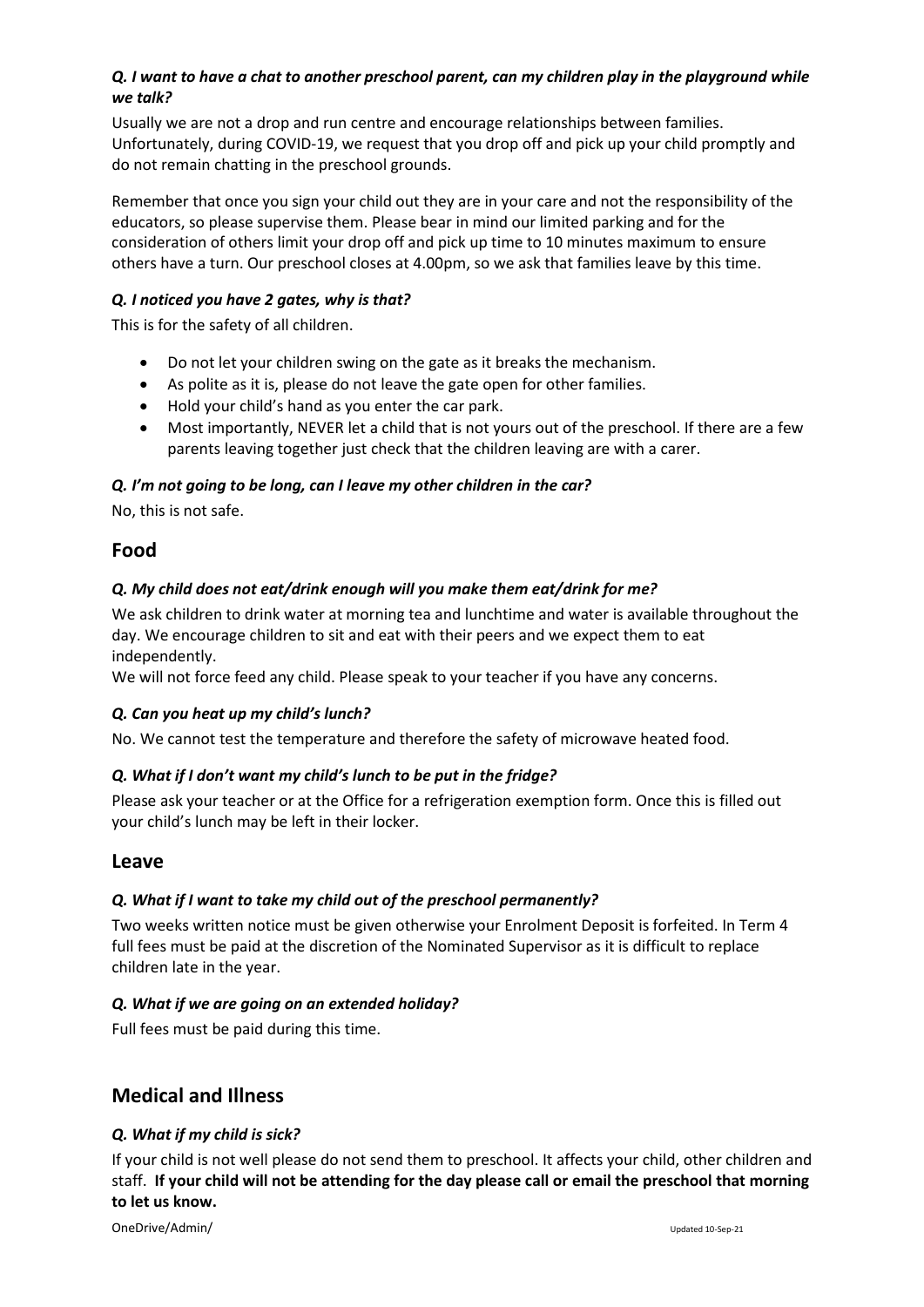### *Q. My child is not immunised, can they still come to preschool?*

No, all children must be immunised. You must provide an up-to-date copy of your child's Immunisation History Statement (IHS) from the Australian Immunisation Register with your enrolment documents in order to complete enrolment. You must also provide a new, up-to-date, IHS showing your child's 4 year old immunisations within 2 weeks of his / her birthday. During outbreaks (e.g., COVID-19) children will not be able to attend if we have not received an up-to-date IHS by one month after their 4<sup>th</sup> birthday.

#### *Q. My child has allergies, asthma or special dietary requirements, what information and medication do I need to give to the preschool?*

A current Asthma Plan, allergy plan or anaphylaxis plan from your Doctor must be provided by or on your child's first day of preschool and be renewed 18mths from the plan date. Medications must be in date, in their original containers with a Pharmacist's label with your child's name, date of birth and clear instructions for use. All medications should be taken to Karen in the kitchen. DO NOT LEAVE IN YOUR CHILD'S BAG. You will also need to fill out a permission form to allow staff to administer medication.

### *Q. How do I know if my child is too sick to come to preschool?*

You should not send your child to preschool if they:

- Have a temperature
- Need pain relief medication (e.g., Panadol or Nurofen)
- Need cough medicine or cold & flu medicines
- Have a green runny discharge from their nose
- Are vomiting or have diarrhea
- Have a regular or constant cough
- Have an unusual unexplained rash
- Are generally unwell and out of sorts

If you would not like your child to be around a child as unwell as yours, it is generally feasible that they should stay at home.

#### *Q. My child had a temperature yesterday; can I send them to preschool today?*

No. Children must be free of fever for *at least* 24 hours before they can attend preschool. This period must be *without* needing fever-relieving medications like paracetamol (Panadol) or ibuprofen (nurofen).

Please see additional requirements during COVID-19 below.

#### *Q. My child vomited / had diarrhea yesterday; can I send them to preschool today?*

No. Children must be free from any symptoms for at least 48 hours before they can return to preschool.

### **COVID-19 safety precautions at preschool**

*Current as at 21 October 2020. Updates will be communicated to all enrolled families before children commence in 2021.*

### **Q. My child only has a slight cough / slight runny nose. Can they still come to school?**

No, not during COVID-19. If your child is even slightly unwell, please keep them at home to rest until they are completely symptom-free before returning to preschool.

## **Q. My child has had slight cold / flu / COVID-like symptoms. Do I have to get them tested for COVID-19?**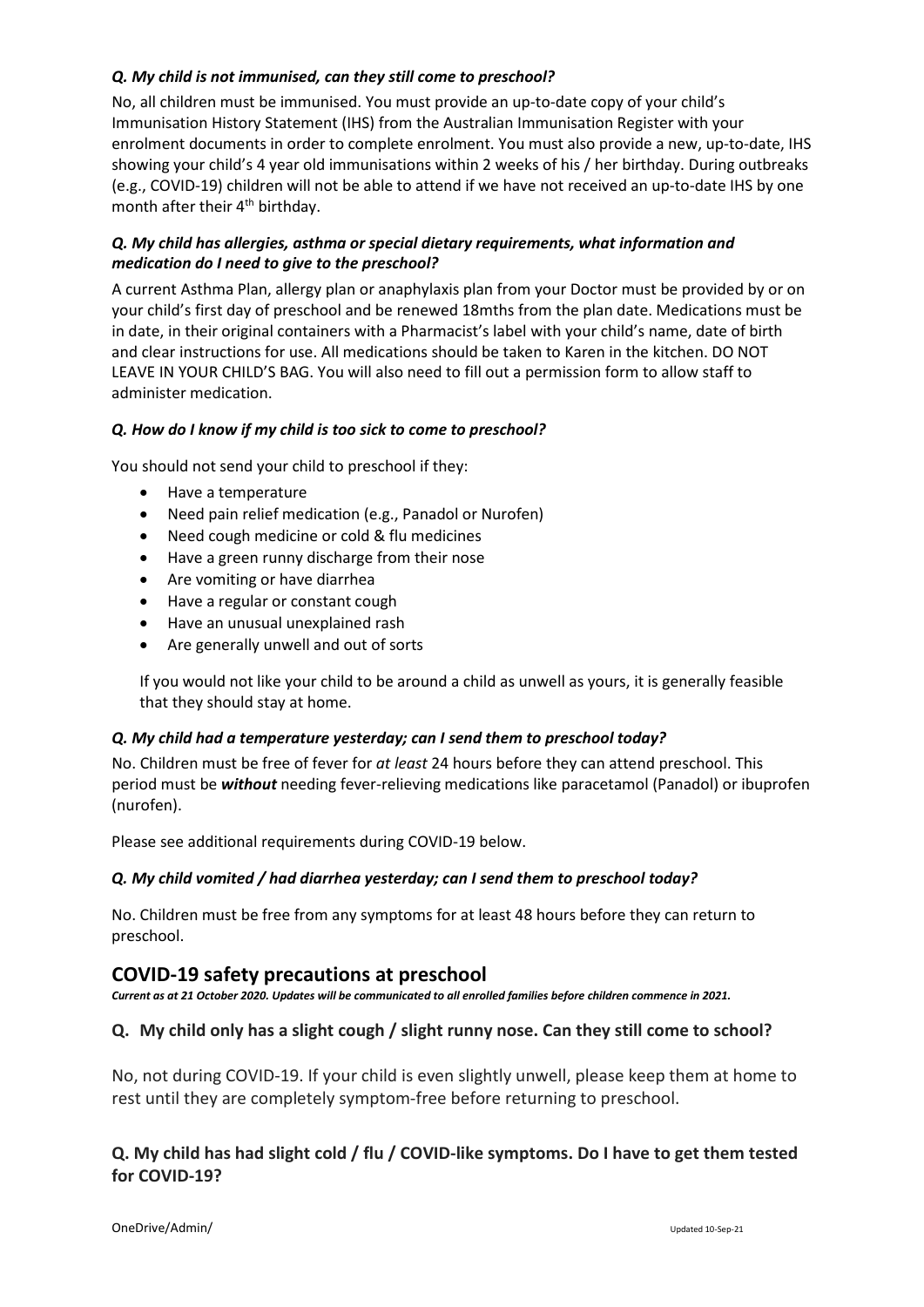If your child has had any respiratory; cold-like/ flu-like or COVID-19 symptoms, we strongly recommend you take them for a COVID-19 test in line with NSW Department of Health / Department of Education recommendations.

You are required to keep your child at home until they are symptom-free, whether or not you choose to get your child tested for COVID-19.

If your child returns whilst unwell, this can mean many other children, their families and staff may in turn get sick and require COVID-19 testing, jeopardizing their work and potentially the ability for our service to remain open.

## **Q. My child has seasonal allergies / rhinitis / other conditions that present with symptoms like cold / flu-like symptoms. Do I have to get them tested for COVID-19?**

We strongly recommend that children who have seasonal allergic rhinitis or another condition that presents similarly to flu-like symptoms get tested for COVID-19 in line with NSW Department of Health / Department of Education recommendations. Where their symptoms continue beyond 10 days, parents should provide documentation from their GP confirming their child's symptoms are typical for their condition. If the child develops new or changed symptoms, they should get tested for COVID-19.

## **Q. What about if my child has been sick but there were no cold / flu / COVID-like symptoms?**

If your child has had symptoms of any other potentially infectious illness you will need to bring a Doctor's Clearance Certificate stating that they are fit to return to preschool. Please also see "Medical and Illness" and fever / vomiting and diarrhea questions above.

# **Q. Are there any other safety steps that parents/carers are required to take during COVID-19:**

Yes:

- Drop-offs and pick-ups to be by one parent / carer only and as brief as possible;
- Parent / carer to please use hand sanitiser on entry and exit;
- Parent / carer to check in using the QR check in code and check out on exit
- To please ensure older siblings sit on the logs near the gate and younger siblings stay with you and do not play in the playground;
- To please keep to a maximum of 2 adults in the locker-room at a time;
- Parents / carers not entering the classrooms;
- To pick children up by 3.45pm if possible, please, to allow extra cleaning time for the teachers;
- To please be especially vigilant with ensuring your child's handwashing is thorough and effective (both on arriving at and leaving preschool and at home); and
- From the beginning of the preschool year, to please keep up-to-date with Educa notices as policies and procedures will change in accordance with updated advice as we receive it from the Department of Education.

In the event of a lock-down, additional requirements will apply and will be communicated to families via Educa.